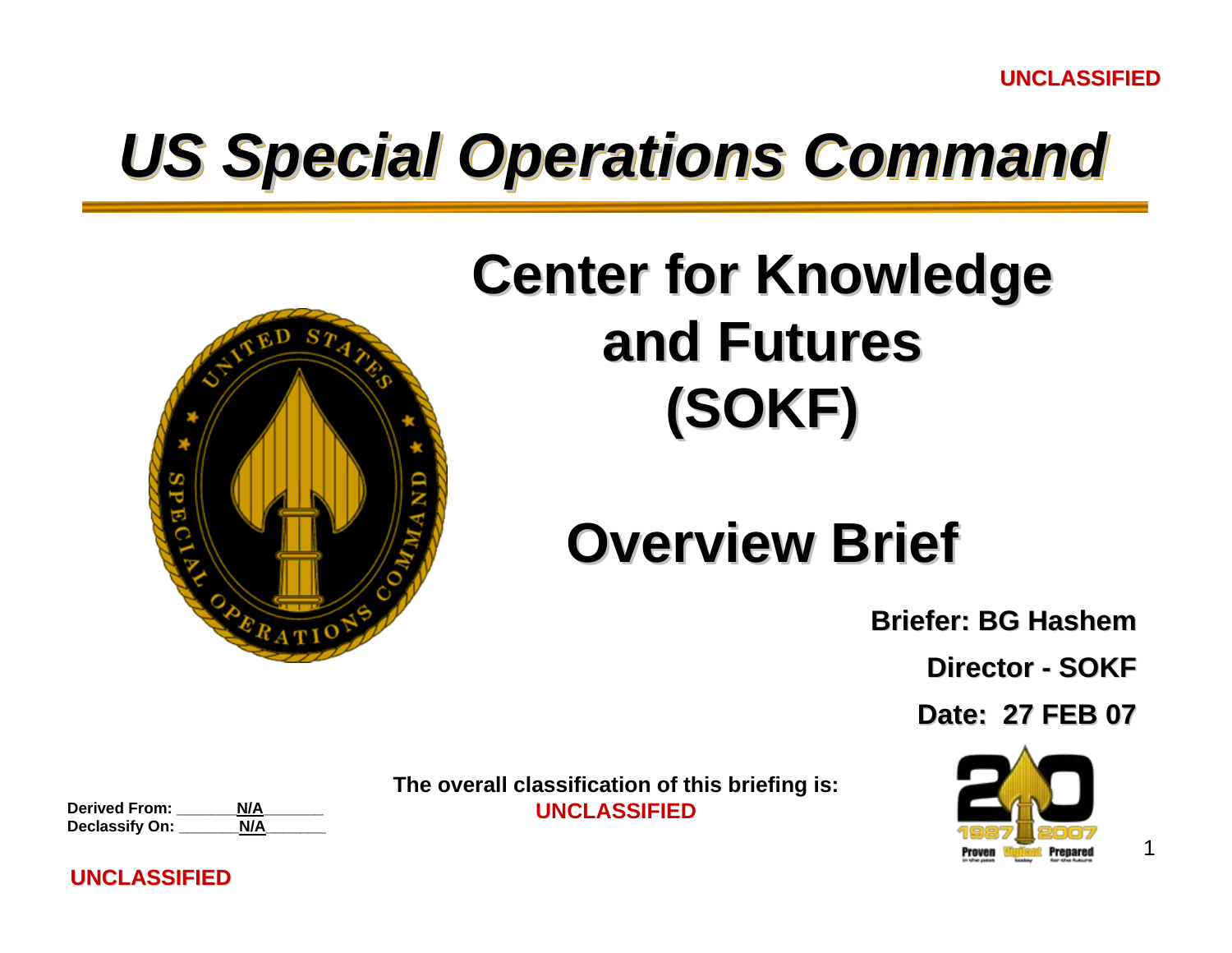

**The Center for Knowledge and Futures develops and integrates warfighting capabilities for the present and future in order to train, organize and equip special operations forces to synchronize and execute global operations against terrorist networks and deploy combat ready forces to combatant commands.** 

 **SOKF** $\mathsf F$  2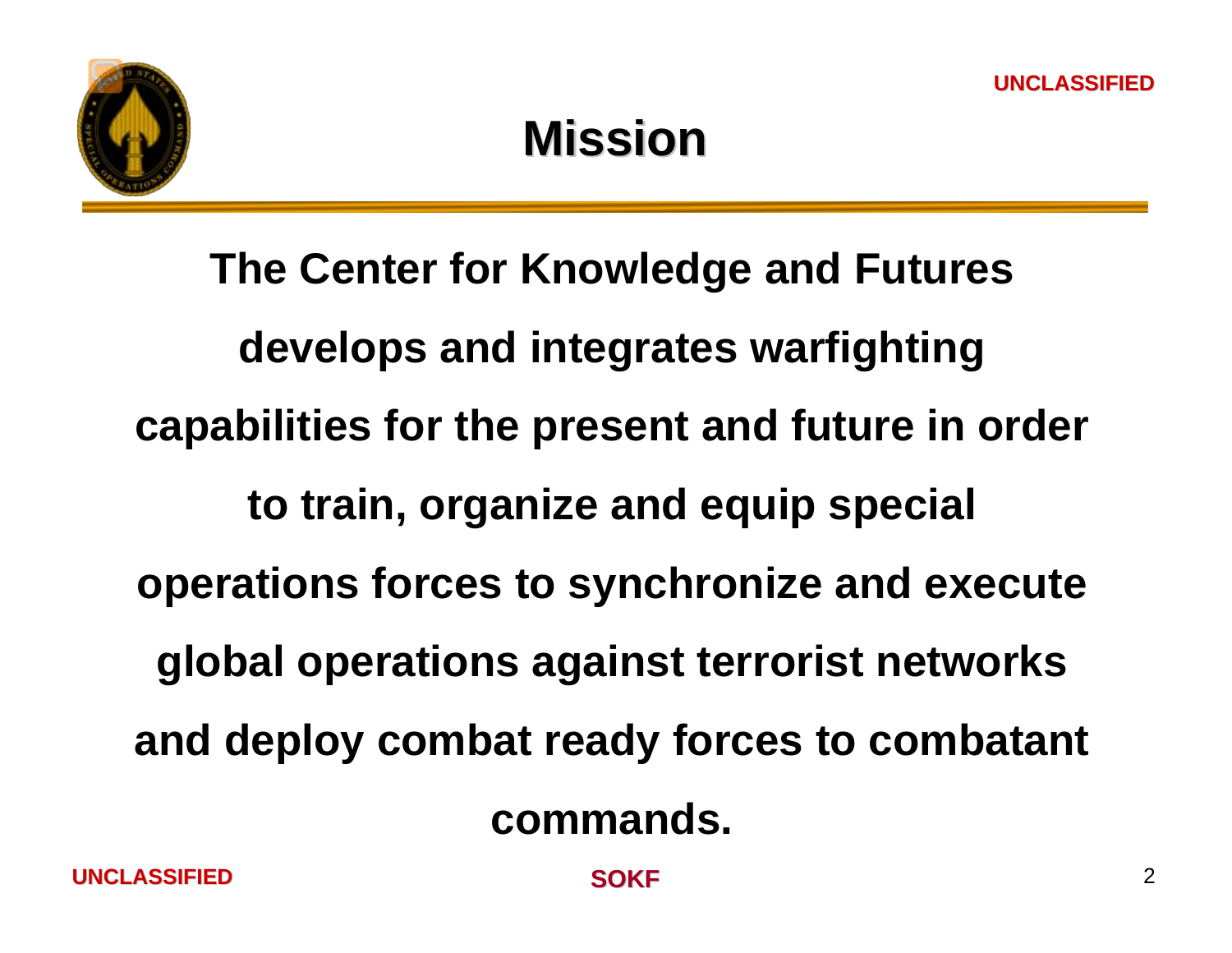

## **SOKF Title 10 Functions SOKF Title 10 Functions**

- $\frac{1}{2}$ **Develop Strategy, Doctrine, and Tactics**
- Educate and Train SOF
- **Conduct Specialized Courses**
- **Prioritize and Validate Training Requirements**
- **Ensure Interoperability of Equipment and Forces**
- Conduct Joint SOF Concept Development, **Wargaming, Experimentation, and Integration**
- Ensure Combat Readiness of SOF
- Prepare SOF to carry out assigned missions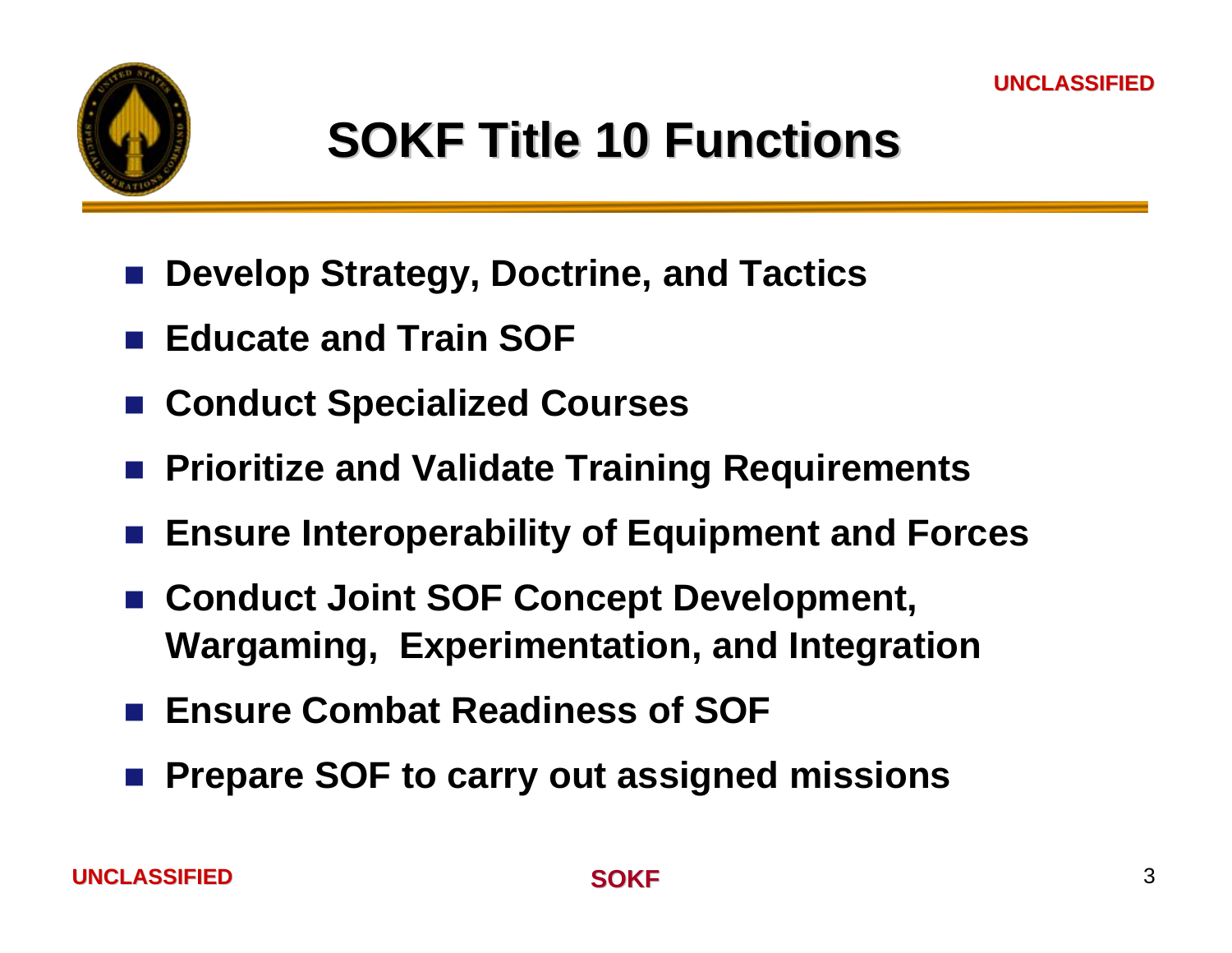

## **USSOCOM Organization USSOCOM Organization**

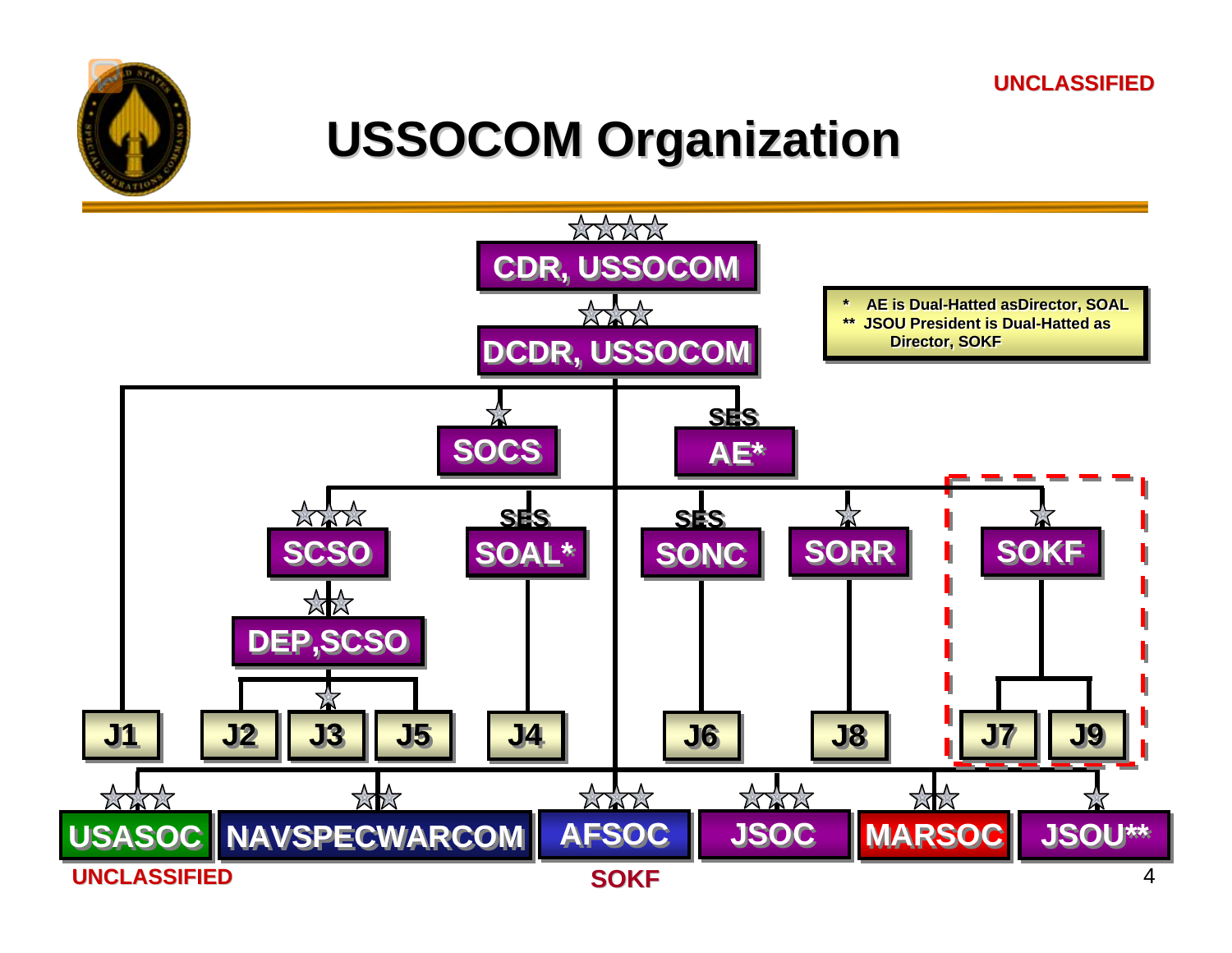## **SOKF Organization SOKF Organization**

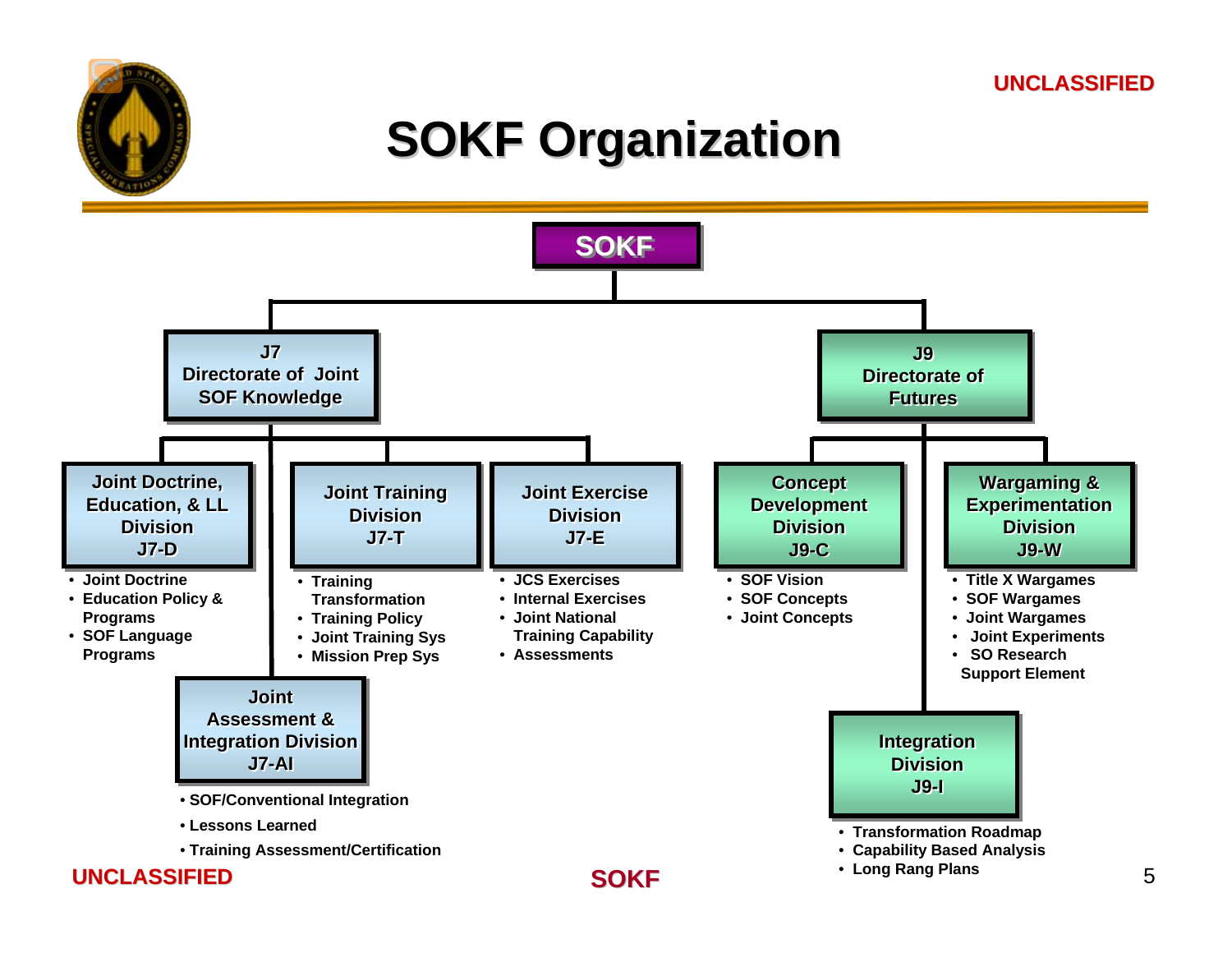

## **Joint SOF Body of Knowledge Joint SOF Body of Knowledge (J7)**

 **Develop Joint special operations doctrine and tactics, techniques, and procedures**

¾ **Facilitate integration of SOF doctrine into joint and service institutions**

 **Develop a comprehensive education strategy that complements component, Service, and PME programs**

- ¾ **Provide support to JSOU**
- ¾ **Expand educational opportunities for SOF**
- **Execute USSOCOM's Lessons Learned Program**
	- ¾ **Provide recommended solutions to observations**
	- ¾ **Integrate Lessons Learned into joint doctrine and education**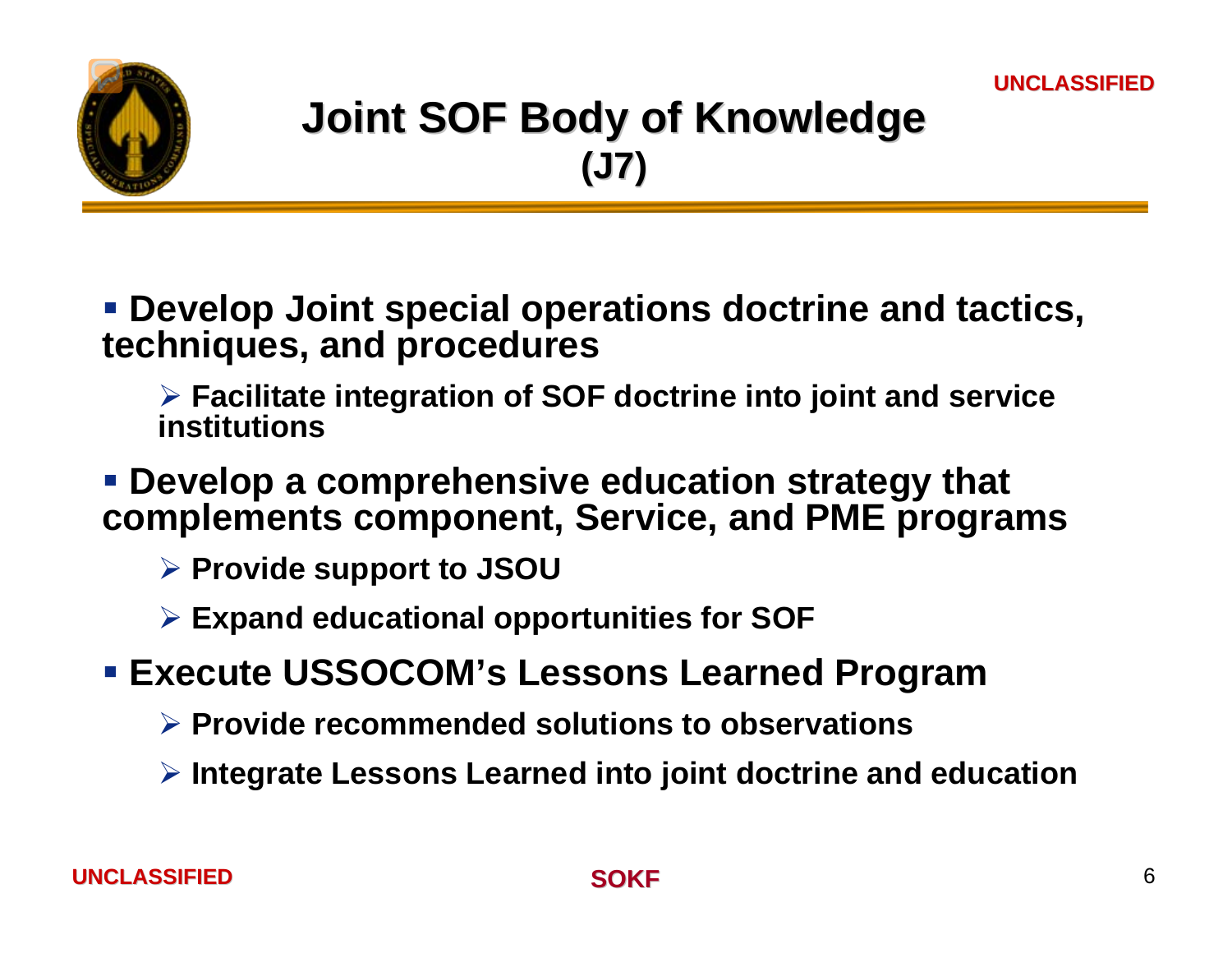

## **Joint SOF Training Joint SOF Training (J7)**

#### **Execute the SOF Language Program**

¾ **Strategy, prioritization and program management**

#### **Provide training oversight**

¾ **Develop training policy, identify and validate training requirements**

#### **Manage CJCS Joint Training System for USSOCOM**

- ¾ **Develop and maintain JMETL**
- ¾ **Develop joint training plans, policies and publications**
- **Develop and conduct specialized courses**
	- ¾ **Military Liaison Element Seminar**

#### **Oversee Mission Training & Preparation Systems (MTPS)**

¾ **Training simulations, planning, preview & mission rehearsal**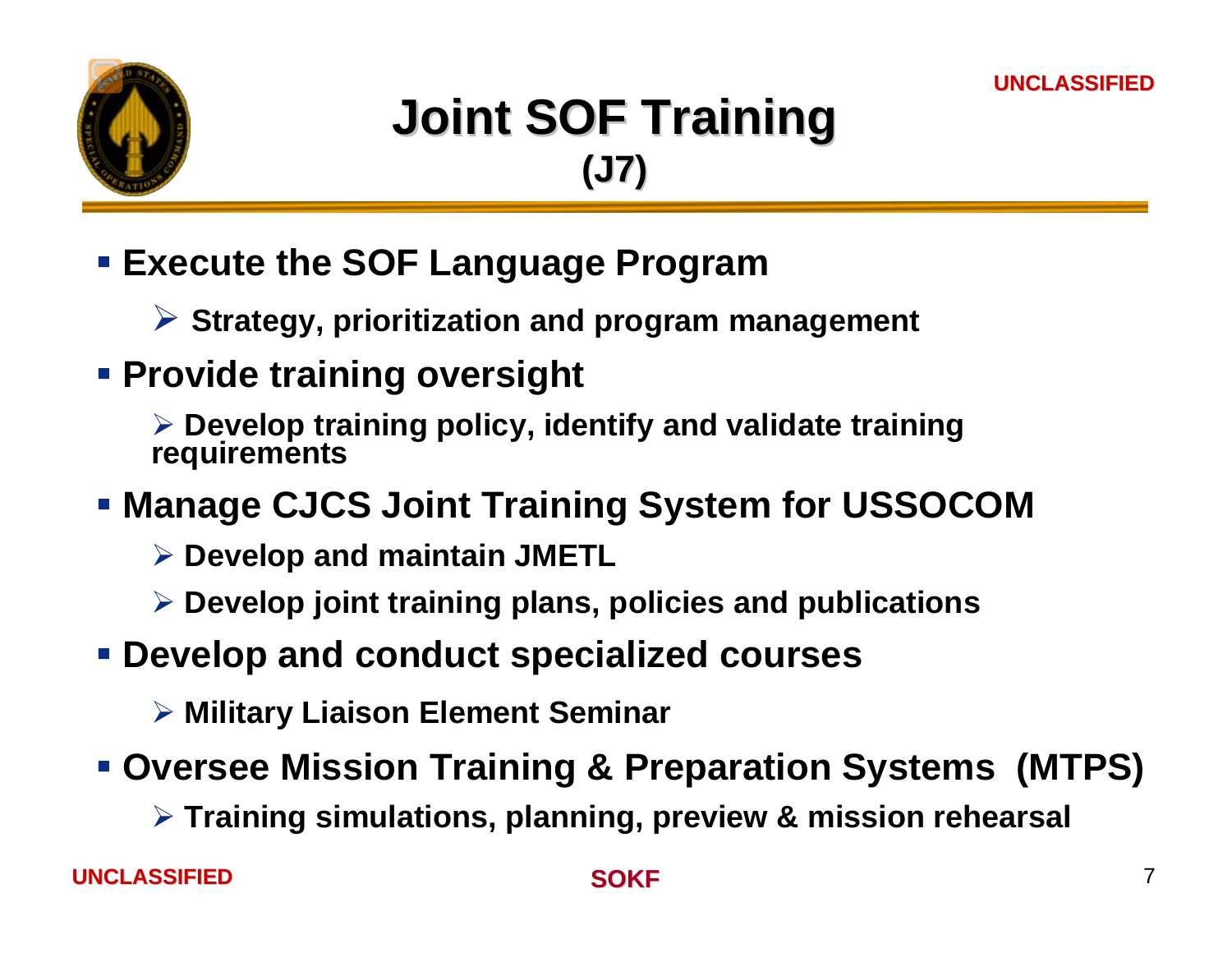

## **Warrior Preparation (J7)**

 **Ensure USSOCOM's readiness to perform its warfighter tasks**

¾ **Plan, coordinate, and execute a comprehensive internal exercise program designed to enhance the effectiveness of the deployable battlestaff (ABLE WARRIOR and ABLE FOCUS)**

**Assess command support to GCCs and training events** 

¾ **Coordinate support to the Joint National Training Capability (JNTC) exercise program**

¾**MRX participation, JSOTF training** 

¾**SOF participation, scenario development, exercise management and assessment**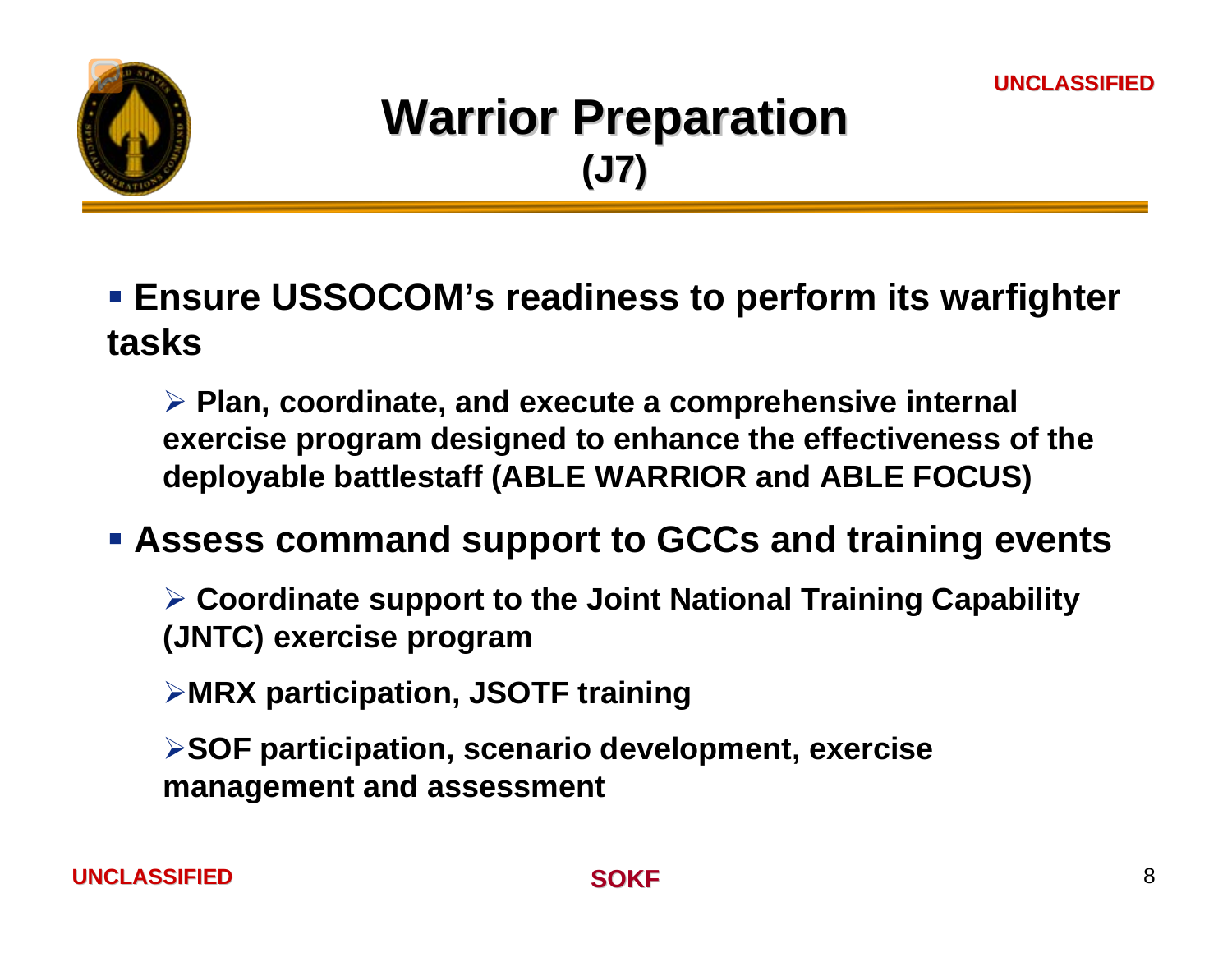

### **Strategic Visioning & Joint Concept Development Concept Development (J9)**

**Lead creation of a compelling SOF Vision of the future** 

¾**Develop joint SOF-specific and Joint Operating Concepts IAW the "USSOCOM Future Concept Development Campaign Plan" to mature the Vision**

¾ **Synchronize concept development with Joint community, DOD, and interagency**

¾ **Sponsors concepts and associated capabilities within SOF for Joint experimentation**

¾**Develop future SOF capabilities supporting the War on Terror**

#### **Develop USSOCOM Transformation Roadmap**

¾ **Design long-range strategy and vision implementation plan**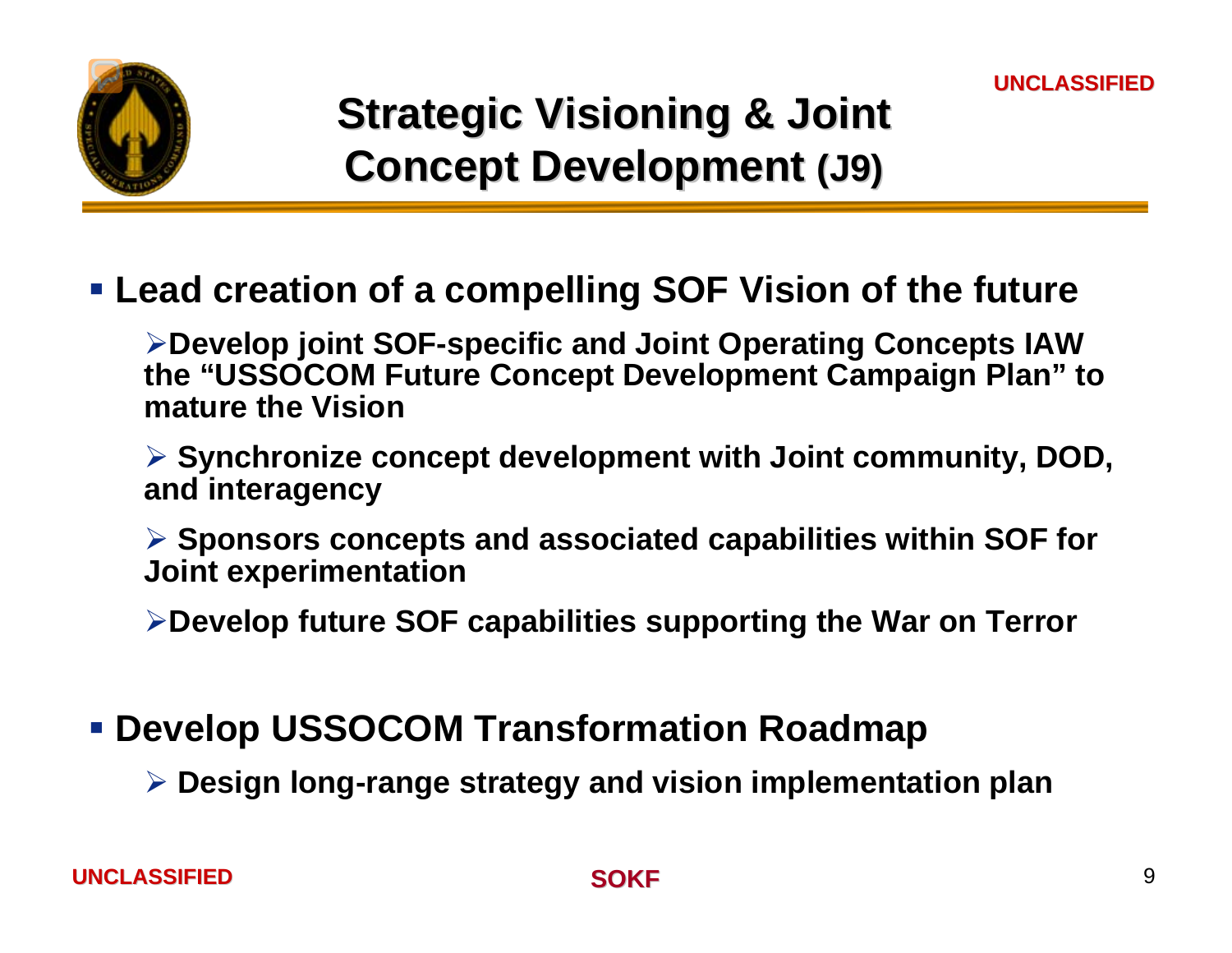

### **Wargaming and Experimentation (J9)**

- **Lead USSOCOM's Wargame and Experimentation activities IAW approved Wargame and Experimentation Campaign Plan**
	- ¾**Design, develop, and publish detailed external wargame plans to guide, measure, and validate objectives based on SOF concepts**
	- ¾ **Ensure data collection/analysis plans are developed for analytically sound wargame results**
	- ¾ **Identify SOF capability gaps as candidates for experimentation**
	- ¾ **Provide DOTMLPF change recommendations from experiment results**
	- ¾ **Manage and prioritize activities of the SORSE**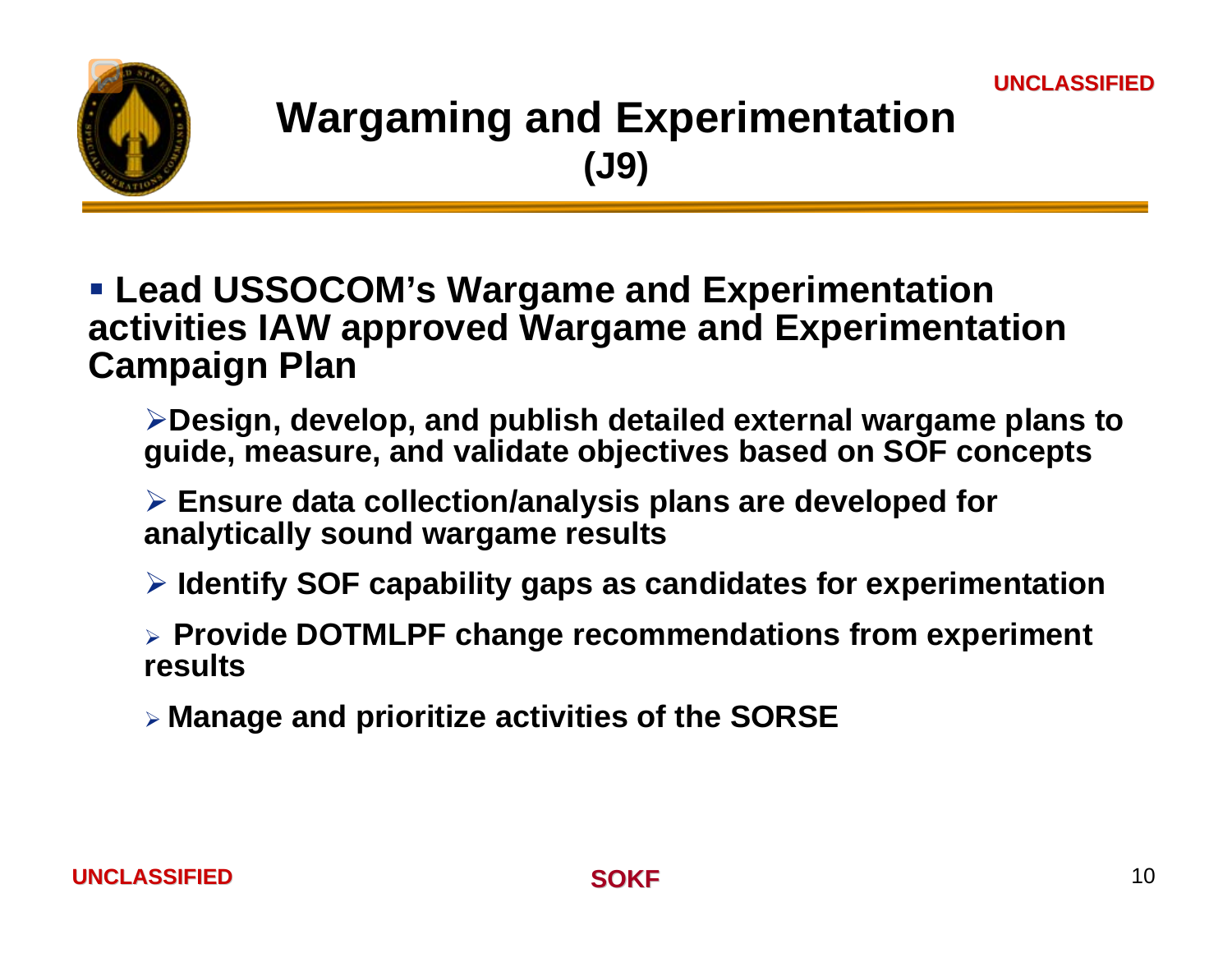

#### **Capabilities Based Assessment (J9)**

#### **Develop, Coordinate, and Maintains USSOCOM Long Range Planning Process**

¾ **Integrate futures requirements into command resourcing and planning processes**

¾ **Manage USSOCOM and Component Joint SOF Future Concept related Joint Capabilities Integration Development System Analysis**

#### **Manage USSOCOM Capability Evaluation Process**

¾**Develop and maintain USSOCOM Prioritized Capability List**

¾**Coordinate solutions to capability gaps**

¾**Coordinate S&T and Acquisition proposals**